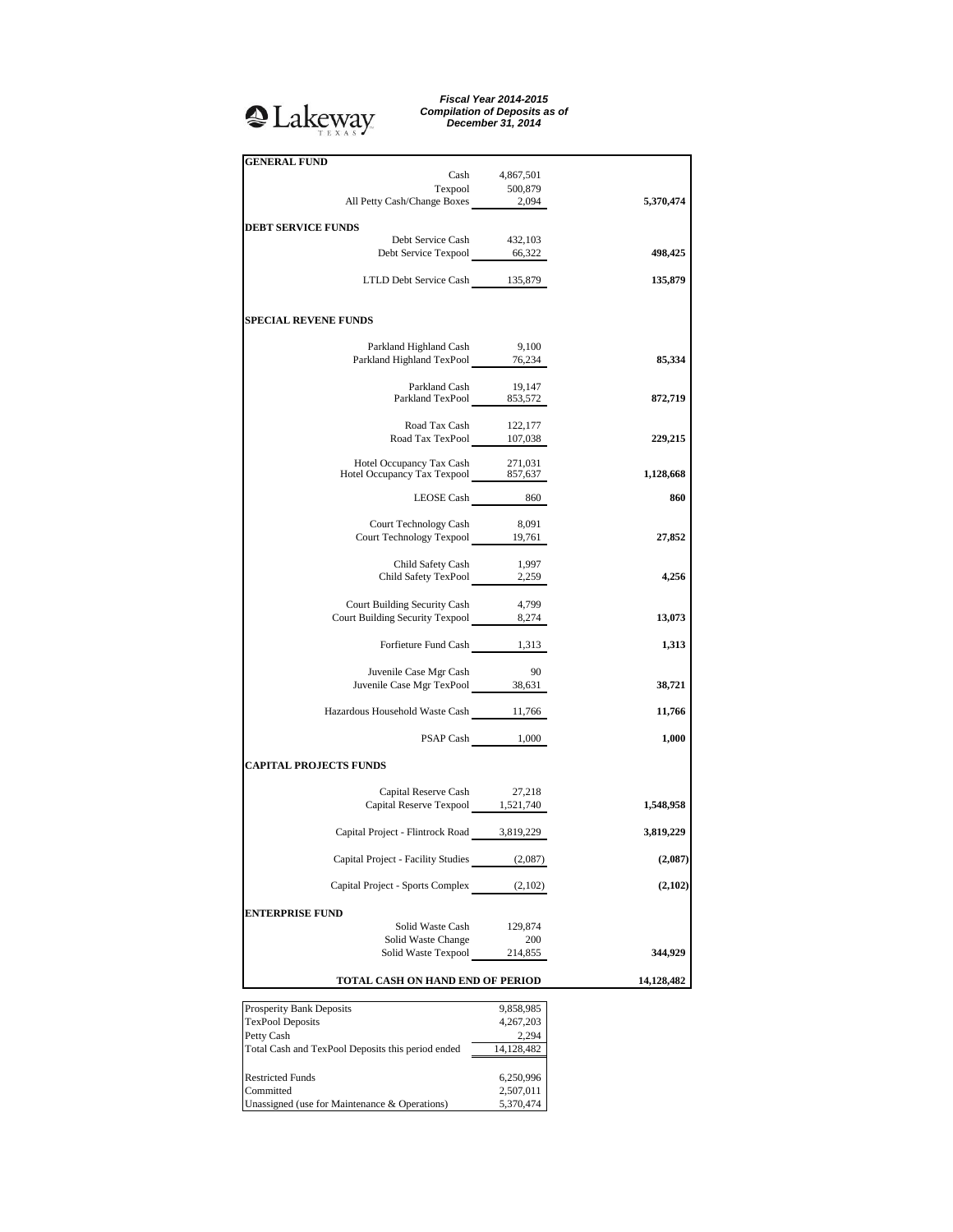## **STATEMENT OF REVENUES AND EXPENDITURES - GENERAL FUND FOR THE MONTH ENDED DECEMBER 31, 2014**

|                                              | YEAR TO DATE                 |                |    |                                      |      |                                 | <b>ANNUAL</b>                              |              |                |  |                                   |     |                         |     |
|----------------------------------------------|------------------------------|----------------|----|--------------------------------------|------|---------------------------------|--------------------------------------------|--------------|----------------|--|-----------------------------------|-----|-------------------------|-----|
|                                              |                              | <b>BUDGET</b>  |    | <b>ACTUAL &amp;</b><br><b>ENCUMB</b> |      | <b>VARIANCE</b>                 | $%$ of<br><b>Budget</b><br><b>Realized</b> |              | <b>BUDGET</b>  |  | <b>PROJECTED</b><br><b>ACTUAL</b> |     | <b>VARIANCE</b>         |     |
| <b>REVENUES</b>                              |                              |                |    |                                      |      |                                 |                                            |              |                |  |                                   |     |                         |     |
| <b>AD VALOREM TAXES</b>                      | \$                           | 2,236,140 \$   |    | 2,459,512 \$                         |      | 223,372 *                       | 54%                                        | \$           | 4,520,916 \$   |  | 4,520,916 \$                      |     |                         |     |
| <b>FRANCHISE FEES</b>                        |                              |                |    | 7                                    |      | 7                               | 0%                                         |              | 910,300        |  | 910,300                           |     |                         |     |
| <b>SALES &amp; DRINK TAX</b>                 |                              | 689,190        |    | 753,945                              |      | 64,755                          | 27%                                        |              | 2,783,775      |  | 2,833,775                         |     | $50,000$ <sub>(1)</sub> |     |
| <b>BLDG &amp; DEVELOPMENT SERVICES</b>       |                              | 405,375        |    | 468,574                              |      | 63,199                          | 46%                                        |              | 1,009,500      |  | 1,009,500                         |     |                         |     |
| <b>MUNICIPAL COURT</b>                       |                              | 168,750        |    | 165,405                              |      | (3,345)                         | 25%                                        |              | 675,000        |  | 675,000                           |     |                         |     |
| <b>INTEREST INCOME</b>                       |                              | 6,710          |    | 7,030                                |      | 320                             | 26%                                        |              | 27,100         |  | 27,100                            |     |                         |     |
| <b>MISCELLANEOUS</b>                         |                              | 4,194          |    | 6,714                                |      | 2,520                           | 4%                                         |              | 163,000        |  | 163,000                           |     |                         |     |
| <b>PARKS &amp; RECREATION</b>                |                              | 71,119         |    | 88,416                               |      | 17,297                          | 17%                                        |              | 529,175        |  | 529,175                           |     |                         |     |
| DONATIONS/GRANTS                             |                              | 6,250          |    | 10,728                               |      | 4,478                           | 153%                                       |              | 7,000          |  | 7,000                             |     |                         |     |
| <b>TOTAL REVENUES</b>                        | \$                           | 3,587,728      | \$ | 3,960,331 \$                         |      | 372,603                         | 37%                                        |              | \$10,625,766   |  | \$10,675,766                      | \$  | 50,000                  |     |
| <b>EXPENDITURES</b>                          |                              |                |    |                                      |      |                                 |                                            |              |                |  |                                   |     |                         |     |
| <b>GENERAL SERVICES</b>                      | \$                           | 175,347 \$     |    | 157,244 \$                           |      | 18,103                          | 30%                                        | $\mathbb{S}$ | 522,093 \$     |  | 522,093 \$                        |     |                         |     |
| <b>ADMINISTRATION</b>                        |                              | 174,673        |    | 168,917                              |      | 5,756                           | 23%                                        |              | 740,642        |  | 740,642                           |     |                         |     |
| <b>FINANCE</b>                               |                              | 103,078        |    | 86,613                               |      | 16,465                          | 18%                                        |              | 470.056        |  | 455,056                           |     | 15,000                  | (2) |
| <b>POLICE</b>                                |                              | 926,397        |    | 900,760                              |      | 25,637                          | 23%                                        |              | 4,000,363      |  | 4,000,363                         |     |                         |     |
| <b>PUBLIC WORKS</b>                          |                              | 211,504        |    | 191,996                              |      | 19,508                          | 22%                                        |              | 891,781        |  | 891,781                           |     |                         |     |
| <b>MUNICIPAL COURT</b>                       |                              | 122,936        |    | 91,739                               |      | 31,197                          | 16%                                        |              | 587,809        |  | 587,809                           |     |                         |     |
| <b>BLDG &amp; DEVELOPMENT SERVICES</b>       |                              | 240,180        |    | 231,083                              |      | 9,097                           | 22%                                        |              | 1,028,827      |  | 1,028,827                         |     |                         |     |
| <b>PARKS &amp; RECREATION</b>                |                              | 470,293        |    | 437,754                              |      | 32,539                          | 20%                                        |              | 2,158,339      |  | 2,158,339                         |     |                         |     |
| <b>TOTAL EXPENDITURES</b>                    | \$                           | 2,424,408      | \$ | 2,266,106 \$                         |      | 158,302                         | 22%                                        |              | \$10,399,910   |  | \$10,384,910                      | \$. | 15,000                  |     |
| <b>REVENUES OVER/(UNDER) EXPENDITURES \$</b> |                              | $1,163,320$ \$ |    | $1,694,225$ \$                       |      | 530,905                         |                                            | \$           | 225,856 \$     |  | 290,856 \$                        |     | 65,000                  |     |
| <b>OTHER FINANCING SOURCES/(USES)</b>        |                              |                |    |                                      |      |                                 |                                            |              |                |  |                                   |     |                         |     |
| TRANSFER TO CAPITAL RESERVE FUND             | \$                           | 225,856 \$     |    |                                      | $-5$ | 225,856                         |                                            | \$           | $(225,856)$ \$ |  | $(290, 856)$ \$                   |     | 65,000                  |     |
|                                              |                              |                |    |                                      |      | <b>FUND BALANCE - BEGINNING</b> |                                            | \$           | 2,643,412 \$   |  | 2,643,412 \$                      |     |                         |     |
|                                              | <b>FUND BALANCE - ENDING</b> |                |    |                                      |      |                                 |                                            |              | 2,643,412      |  | 2,643,412                         | \$  |                         |     |
|                                              |                              |                |    | <b>FUND BALANCE RATIO</b>            |      |                                 |                                            |              | 25%            |  | 25%                               |     |                         |     |

\*This is a timing difference and will likely clear next month. 11% more was collected in the month of December than was budgeted.

(1) Through an audit the Comptroller's office found a taxpayer who was paying the wrong taxing entity. The reallocation covered the period of June 2010 through July 2014 and totaled \$50,442.

(2) Salary savings due to unfilled position.